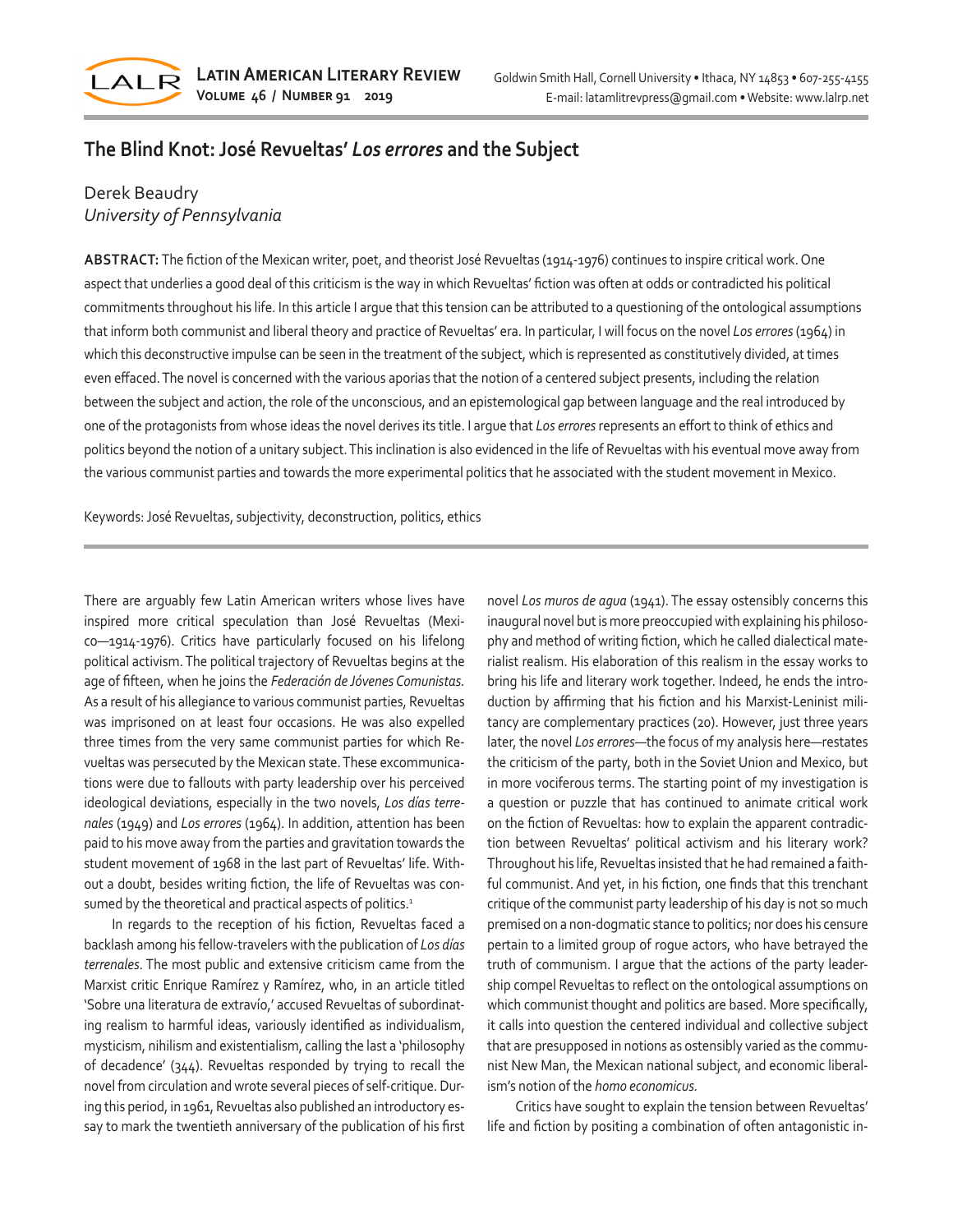fluences in his work, producing a dialectical relation that serves to generate the fiction. The poet and critic Octavio Paz points out the paradoxical copresence of Christianity and Marxism in the revueltian oeuvre.<sup>2</sup> In a similar way, the critic Edith Negrín asserts that, rather than an opposition between Christianity and Marxism, we find a dialectical relation between existentialism and Marxism. For Negrín, this theoretical tension in Revueltas' fiction expresses a human condition that is tragic in its finitude (156). Philippe Cheron takes up this tragic human condition and argues for a dialectical relation as well. He focuses on the predominance of prison in the fiction of Revueltas, which is not merely a frequent theme in the work of Revueltas but the central figure that structures the entire output of the author (296). He points out that in Revueltas' work, every disciplinary control engenders a concomitant resistance. As a result, there is in the fiction a constant tension between imprisonment and the desire to escape (212). Cheron goes on to call this tension the 'dialectic of imprisonment' (286). Ignacio Sánchez Prado points out that the growing tension between Revueltas' political practice and his literary practice produces a break with both Marxist Leninist and Mexican nationalist ideologies. It is in his literary work that Revueltas shows his true political orientation, which is a concern for the poor of the world that takes priority over any theory or dogma (154).

Marxist critics view their work on the fiction of Revueltas as a recuperative effort, in opposition to what they see as a hegemonic and erroneous reading of Revueltas' fiction that is informed by a thinly veiled anti-communism. These critics argue that the ambiguity in Revueltas' work contains a coherent, albeit idiosyncratic, articulation of a Marxist theory and practice. For Evodio Escalante, there is a clear systematization at work in Revueltas' fiction that adheres to key Marxist categories (*del lado moridor* 26). Similarly, in his intellectual biography of Revueltas*,* Jorge Fuentes Morúa sets out to trace the influence of Marx in the work of Revueltas and closely follows Escalante's analysis.<sup>3</sup> Bruno Bosteels is another critic whose recuperative efforts seek to establish a reading of Revueltas' body of work that is in harmony with the political activism of the author. In an article on the novel *Los errores*, Bosteels argues that though the novel contains a call for ethical reform directed at the communist party, one should not understand that this critique puts in doubt Revueltas' fealty to communist thought and politics. What underlines Bosteels' methodological approach to the author's work is a form of biographical criticism. Though Bosteels concedes that *Los errores* lends itself to a reading like the one that I am developing in this article, or like that of Sánchez Prado mentioned above, he attributes this element to a sort of cognitive lapse on the part of Revueltas. Afterall, if Revueltas insisted on his loyalty to communist thought and politics, then readers ought to interpret his fiction with this conviction in mind. As Bosteels insists, 'sin duda alguna, aunque su novela puede leerse de esta forma, nada hubiera horrorizado más al eterno comunista que fue Revueltas' (143).

Though critics may not agree on the precise terms, they are

in accord regarding a dialectical element in the fiction, something that Revueltas encouraged, as we see in the 1961 essay for the anniversary marking his first published novel. Revueltas' notion of dialectical materialist realism is based on his assertion that existence adheres to a certain order: 'la realidad tiene un movimiento *interno* propio, que no es ese torbellino que se nos muestra en su apariencia inmediata, donde todo parece tirar en mil direcciones a la vez.' As a result, there is an imperative that the fiction of politically committed writers such as Revueltas represent this movement, which is headed towards a final synthesis: 'Tenemos entonces que saber cuál es la dirección fundamental, a qué punto se dirige, y tal dirección será, así, el verdadero movimiento de la realidad, aquél con que debe coincidir la obra literaria' (19). Nonetheless, I contend that the ontological assumptions in Revueltas' novel under consideration here differ greatly from those of dialectical materialist realism. The latter assumes a world that possesses laws, whose origins and the properties that are engendered by these laws, are available to human thought and language. What we are confronted with in *Los errores,* however, is an unknown origin, and, as a result, the lack of substantial ground on which any sort of eternal truth may be based. This condition is evinced from the position of a human subject that is not centered but fissured. Revueltas' fiction expresses an epistemological skepticism that bars a transparent relation between thought and language and the world. This does not give way to the chaos that Revueltas refers to in his essay, but any necessity in the literary world of the novel is determined by contingent and changing conditions rather than eternal laws. Crucially, then, human existence is without a fundamental direction that necessarily leads to an ultimate synthesis—absolute knowledge or the end of alienation. The deconstructive mode of thought at work in this novel brings the assumptions of a centered subject to their limits and as a result affects how we understand the categories of politics, ethics, and community.

The figure of disjunction is emphasized in the doubling or dualistic form of the plot structure of *Los errores.* In terms of structure, *Los errores* is a double narrative, composed of two largely discrete stories that take place alongside each other. At the center of the first story are Mario and Lucrecia, a petty thief and a prostitute, who are lovers. In the second, a group of communists are planning to stage a general strike, which a fascist group in the pay of the state is conspiring to defeat. Though the two narratives are largely separate throughout the novel, I argue that they are, nonetheless, thematically linked, something that is intimated in the epilogue, which includes the dénouement of both plots, and is titled '*Nudo ciego.*' The blind knot serves as an emblematic figure in both stories, indicating the condition of a fissured subject to which the characters are equally exposed, though they are unaware of or blind to this condition. In the remainder of this essay, I will focus on the varied turns in the exploration of this condition that can be read throughout the novel. My analysis begins with a recurrent reflection in *Los errores* on the ontological assumptions that trouble the notion of a unitary or cen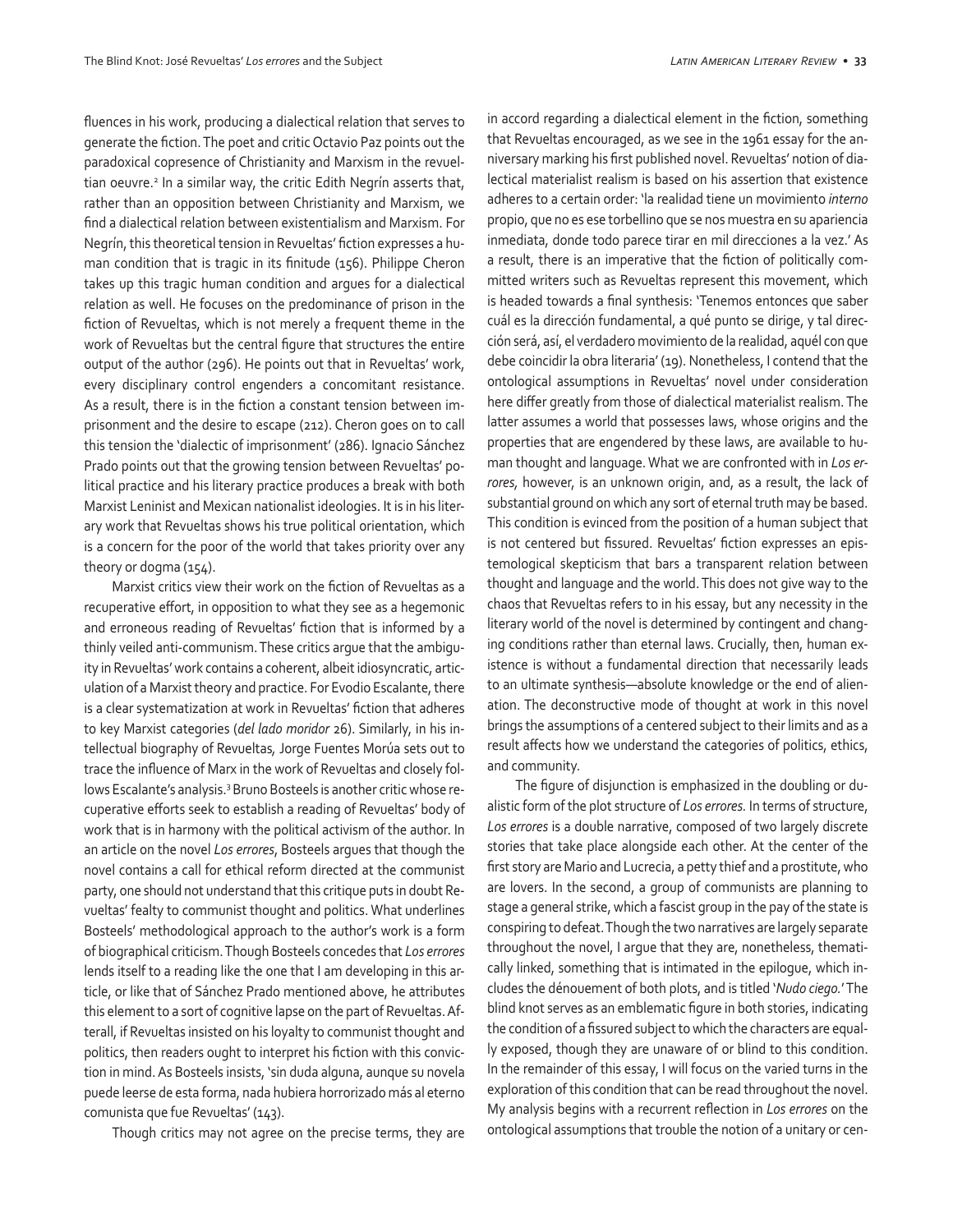tered subject. I will then turn my attention to the deconstruction of this subjectivity as it is dramatized in the stories of the characters of Mario and Lucrecia. The novel is also concerned with the ethical and political implications of a divided subject, which I will discuss before moving on to the conclusion. I end the essay with a consideration of the tragic outcomes that mark not only *Los errores* but many of Revueltas' novels. It is in the tragic denouement of the novel that we may catch a glimpse of an affirmative thinking of an ethico-political thought and action beyond the centered subject.

The narrative of *Los errores* includes passages that reflect on the ontological conditions that produce this divided subject. Early in the novel*,* this intention is announced in the thought of one of the characters, Jacobo Ponce, a dissident intellectual from whose ideas the novel derives its title and the provocative thesis that marks Revueltas' story. Ponce elaborates an epistemological skepticism that posits a constitutive disjuncture between thought and action, as well as language and the real. In an often-quoted passage, which forms a sort of excursus in the novel, Ponce puts forward his notion of the human as an erroneous being that begins in the following manner:

El hombre es un ser erróneo (…) un ser que nunca terminará por establecerse del todo en ninguna parte: aquí radica precisamente su condición revolucionaria y trágica, inapacible. No aspira a realizarse en otro punto—y es decir, en esto encuentra ya su realización suprema –, en otro punto—se repitió—que pueda tener una magnitud mayor al grueso de un cabello, o sea, ese espacio que para la eterna eternidad, y sin que exista poder alguno capaz de remediarlo, dejará siempre sin cubrir la coincidencia máxima del concepto con lo concebido, de la idea con su objeto. (67)4

This is to argue that language and thought are constitutively unable to represent the world. In a recent article, Evodio Escalante swerves from his earlier Marxist reading of Revueltas' work discussed above and indicates this radical stance. He states that Revueltas, in the guise of his *alter ego* Ponce, becomes 'un disidente no sólo del marxismo oficial, sino del marxismo a secas' ('El problema' 198).

This condition of erroneous being is further developed when Ponce's explanatory digression continues in the form of a fanciful thought experiment. As Ponce speculates about erroneous being, his reflections are interrupted by a traffic jam just outside his apartment. The noise of honking cars is directed at a large moving truck that is blocking traffic. Ponce imagines himself as a rational extraterrestrial from another part of the universe, who travels to earth to understand the 'action of being' as it can be inferred in the traffic jam (74). After several observations, he finds that though humans possess consciousness, it is far from a faithful reflection of the world but rather a figure of the divided human subject: 'A todas luces parecía tratarse de una conciencia enferma y tal vez, en el fondo,

malvada. Era una conciencia rabiosa, enloquecida, febricitante y violenta, en lucha contra su propio ser en el tiempo, contra su propia unidad' (78). Similarly, humans possess the use of reason, but the timing of its appearance in the existence of humans is late and therefore fatefully limited: 'la [razón] de los seres terrenales habría aparecido mucho tiempo después del momento oportuno para que pudiera esperar algo de ella. Debía tratarse, sin duda alguna, de un planeta tardío' (79). According to Ponce, the condition of humans is determined by chance and not a destiny that precedes human existence. In similar terms, Giorgio Agamben states that 'the mystery of the human being is not the metaphysical one of the conjunction between the living being and language (or reason, or the soul) but the practical and political one of their separation.' The ground for ethical and political thought and action is this gap, one in which 'the becoming human of the human being will never be achieved once and for all, will never cease to happen,' rather than a current or future conjunction (208).

The centrality of Ponce's ideas is further signaled in an etymological examination of the syntagma 'error.' Most commonly, the word "error" refers to the 'holding of mistaken notions or beliefs' (OED), and equally, to a 'concepto equivocado o juicio falso' (RAE), which is voiced in the critique of the communist party throughout the novel. But more important, 'error' derives from the Latin *errare* which describes a roaming or wandering, which characterizes the movement of perpetual becoming that the split between language and being produces in the thinking of Ponce. Moreover, 'error' is related to *errorem,* or nominative error, that is, an inability to name the subject of a verb of a given sentence, implying a disjuncture between the subject and their actions, as we see dramatized in the cases of the characters of the novel, which I will discuss presently.

One may find in the fiction of Revueltas a further attempt to provide an ontological explanation of sorts for this notion of a gap between language and being that Ponce develops in *Los errores*. In the novel, this gap is tied to the relation between thought and action and the question of origin, which constitutes a necessary ground on which a harmony between thought and action are allowed to occur. The two stories that make up *Los errores* concern characters who are wanting to effect what the narrator repeatedly calls a 'supreme act,' in which an act made by a conscious, centered subject will produce results that coincide with the intentions of the agent of that action. The situation of Mario Cobián, whom the reader encounters in the opening scene of the novel provides an exemplary case. He is hiding out in a cheap motel, where he is preparing to rob Don Victorino, a money-lender in the neighborhood. The set-up is familiar: Mario is planning to pull off this robbery so that he and his girlfriend Lucrecia are able to leave Mexico City and start a new life as the owners of a store or bar in northern Mexico. As a part of Mario's scheme to rob Don Victorino, he plans on disguising himself as a travelling salesman. Though there are other ways to avoid detection, the choice of disguise intimates that Mario is attempting more than an improvement of his material situation; he is seeking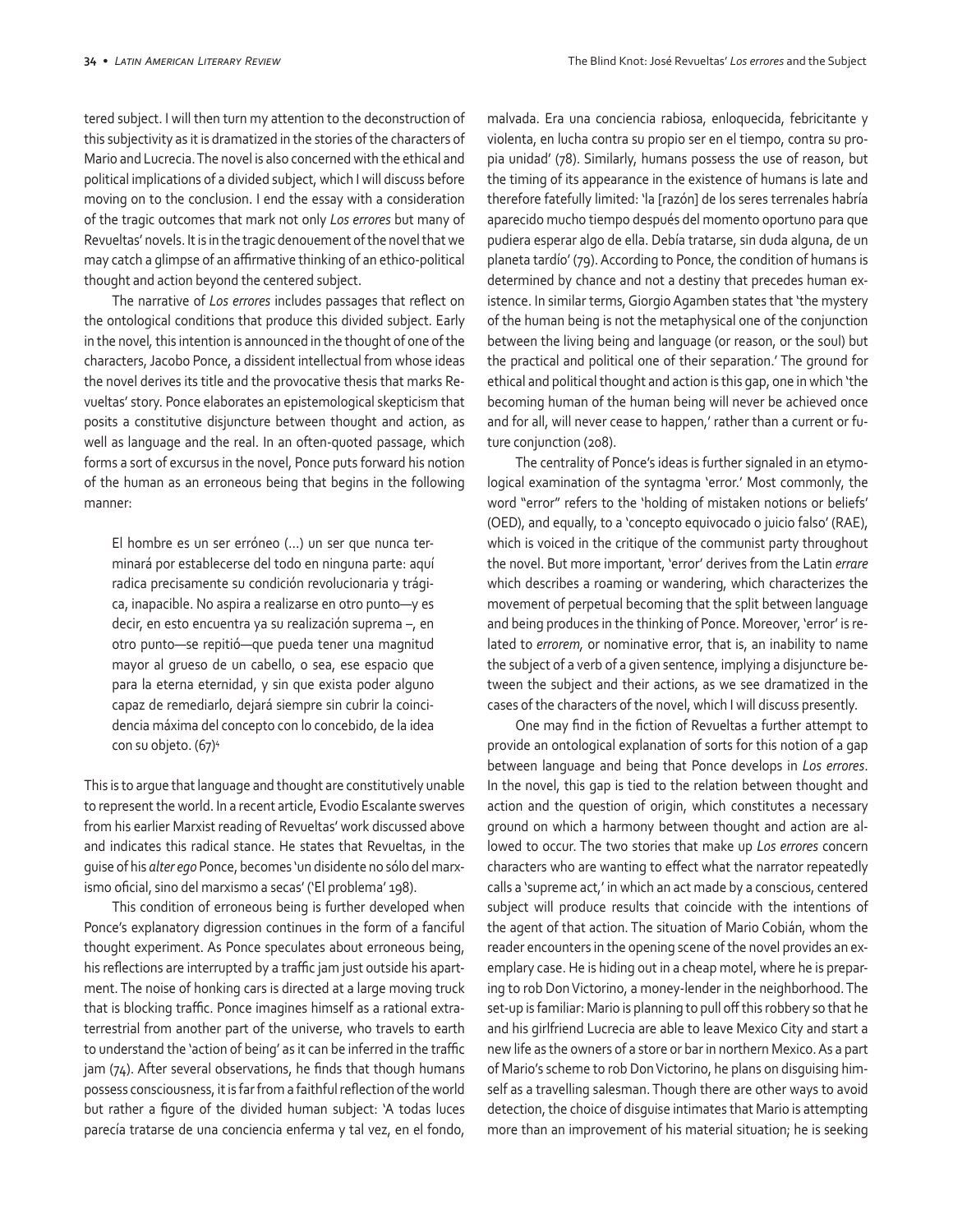a total break with his former life by means of an act that will allow him to cast off his old self and become somebody new: 'aquel acto supremo y definitivo que lo hará cambiar su vida. Se iba a convertir en otra cosa, iba a cambiar de rumbo' (16).

As the narrative progresses, however, we find that the characters' supreme acts repeatedly produce unexpected outcomes. An explanation for this element of contingency in *Los errores* may be elucidated by referring to one of Revueltas' later stories, 'Hegel y yo,' as it addresses in more detail what one of its protagonists calls an 'acto profundo' and its relation to the absence of an origin that would allow for a predictable relation between thought and action. The story takes place in the notorious Lecumberri prison (where Revueltas wrote the story), and the *Hegel* of the title is the narrator's cellmate. As the narrator attempts to understand how he has ended up in prison and estranged from his girlfriend, *Hegel* interrupts his ruminations to explain that the answer to this question resides in an originary act. Origin, derived from the Greek *archē*, denotes a beginning as well as a command, that is, a determinative ground that is the condition of possibility for a transparent relation between thought, language, and the world. It is an enigmatic act, *Hegel* explains, because on one hand nobody has any memory of it: 'es tan antiguo que no se guarda memoria de su comienzo, nadie sabe de dónde arranca, en qué parte se inicia o si no se inicia en parte alguna'; this act, in effect, does not exist: 'el acto profundo no tiene principio, no ha comenzado jamás…' (20) Nonetheless, something like a memory of this act is inscribed in a part of the self that is presubjective. He tells the narrator that this act 'está inscrito en tu memoria Antigua, en lo más extraño de tu memoria, en tu memoria *extraña*, no dicha, no escrita, no pensada, apenas sentida' (20). Though it is unknown, one's memory compulsively endeavors but fails to remember this originary act. It is both integral and heterogeneous to one's self: 'Tú eres quien le pertenece, con lo que, por ende, dejas de pertenecerte a ti mismo' (20). Attempts to assign to it a proper name and coherent narrative are limited to various erroneous explanations: 'no hacen sino borrar sus huellas y falsificarlo, erigiéndolo así en un Mito más o menos válido y aceptable durante cierto periodo: Landrú, Gengis-Kan, Galileo, Napoleón, el Marqués de Sade o Jesuscristo o Lenin, da lo mismo' (21). In the world of Revueltas' fiction, the origin is a paradoxical absent presence, a necessary ground for thought and action that is at the same time impossible to apprehend.

In addition to the sections devoted to the ontological conditions that engender a divided subject, part of the deconstructive strategy in *Los errores* includes the staging of a confrontation that pits the notion of an ideal centered subject—espoused by the communist party leaders—against a sense of subjectivity that emerges in lived life that troubles this conception of subjectivity. This critique is illustrated in a passage that confronts a fundamental disjunction between the party's notion of a substantial, transcendental subject and lived human experience. In a speech at a party tribunal that is deliberating on whether to expel a party militant, Olenka Delnova,

another militant, Eladio Pintos, expresses this opposition in the following: '¿De dónde se sacaban estas conclusiones obtusas, mecánicas, frías, donde ante todo lo primero que se ignoraba era la existencia del ser humano? ¿O alguien abrigaba la enloquecida idea de que el socialismo y el comunismo podrían reducirse a un helado esquema de cifras y ecuaciones inexorables y sin alma?' (145-46). The passage is focalized on another dissident, Olegario Chávez, who is present in the audience and is compelled to stand and applaud upon the conclusion of the speech, which is noted by the party leaders.

The novels' response to the party's notion of subjectivity is developed in *Los errores* in the stories' of the characters of Mario and Lucrecia, which dramatize the gap between thought and action as well as thought and the real that Ponce's erroneous being asserts. What we encounter as the narrative unfolds are subjects whose thoughts and actions are conditioned by a knot of reason, the unconscious, and memories of past traumas. To once again pick up the opening scene of the novel that takes place in the motel, Mario is standing in front of a mirror assessing his disguise. This moment in front of the mirror is a prelude to the action that will follow in the narrative, whose outcome, affirms the narrator, stands beyond the calculation of the protagonists, and thereby announces the gap between the act and its incalculable outcomes, which will be dramatized throughout *Los errores*: 'dentro de algunos momentos, comenzarían todas las cosas, sin que ya nadie pudiera detenerlas, una detrás de otra, sometidas a su destino propio' (13).

The double of Mario and his image in the mirror initially reflects a sense of a unitary subject that then becomes perturbed as Mario observes himself. Regarding the experience of reflection, Martin Jay observes that 'although the two images may be apparently identical, there is always a surplus, an invisible otherness, that necessarily disrupts their specular unity' (505).<sup>5</sup> The experience of self-relation assumes a clear distinction between the interior of self from which one perceives and acts in an exterior world. However, we see that in this moment, as well as in a repeated sequence with Lucrecia, self-reflection always involves an alterity that exists within the self in two senses: there is the other of the unconscious in this scene and throughout the first story. As Mario gazes at himself, he senses that his actions do not entirely belong to him: 'Con todo, los gestos que el espejo había repetido no lograron disipar la sensación impune (…), donde las cosas previstas, calculadas, que iban a ocurrir y que él realizaría, de cualquier modo no eran suyas, o no suyas por completo' (14). The second sense of otherness is found in the way in which the living present is continually traversed by the past and the anticipation of the future, as is demonstrated in this scene in which Mario's consciousness is a continual oscillation between the present, the past that he wishes to repress, and the future that he is sure awaits him after the robbery.

This same chapter reveals the memory of an event about whose influence Mario is unaware and engenders fateful consequences. In one of the few moments that the narrator comments in the first person, the reader's attention is called to Mario's physical character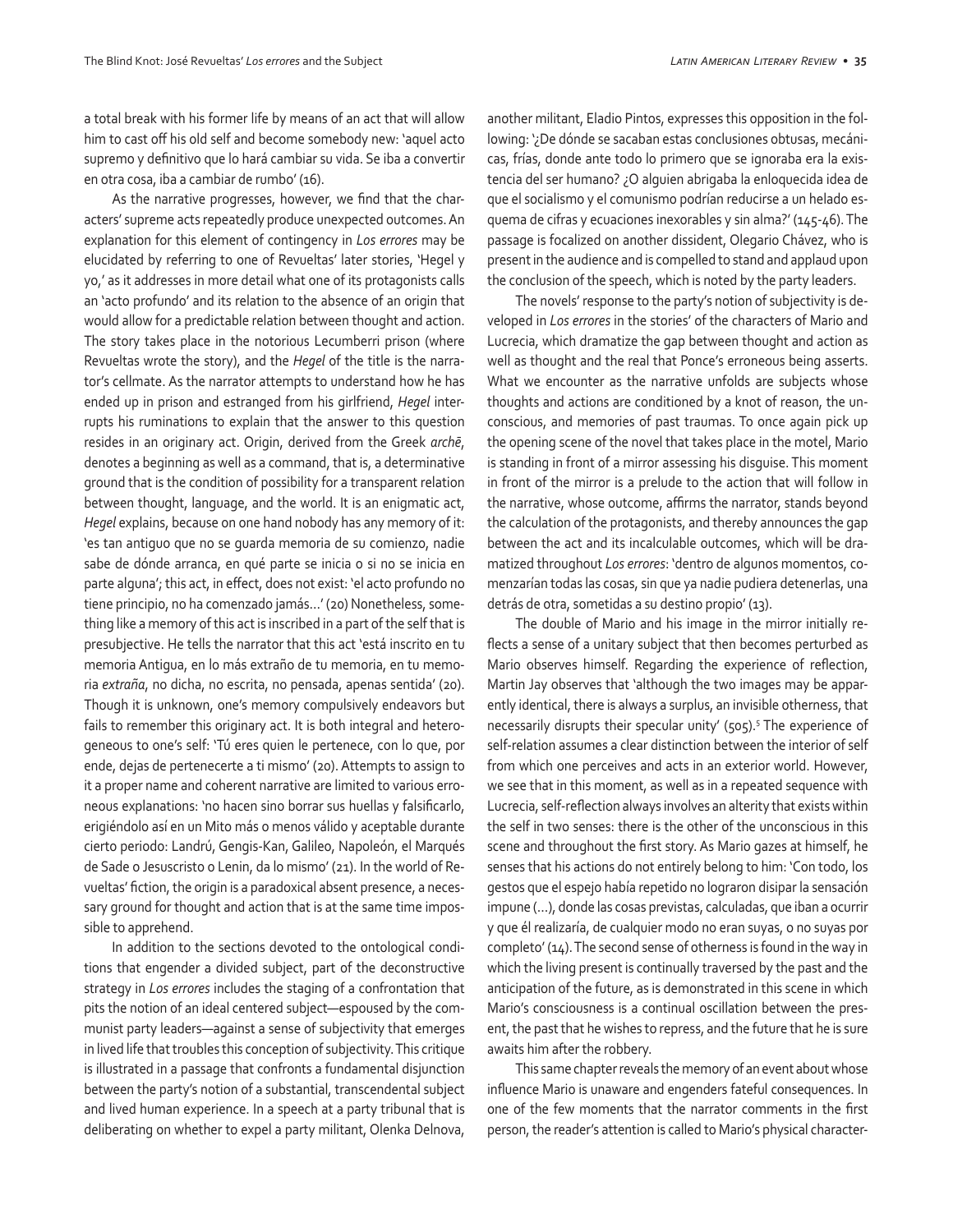istics, which bear a strong resemblance to his mother. The narrator describes these traits as belonging to him and not belonging at the same time, indicating an inner exteriority. 'He aquí, empero, unos rasgos: aunque tampoco suyos, tampoco pertenecientes en forma estricta a su persona (…) puestos ahí por un pasado anterior a su propia vida, anterior a su nacimiento: los rasgos del rostro de su madre' (14). The reader is given to understand that Mario's mother is no longer alive but haunts him. The memory of his mother is integral to the action he will carry out: 'Ella lo acompañaría, ella lo protegería con su presencia invisible e íntima' (14). There is an oedipal ambivalence that we find towards the end of this moment in front of the mirror that is linked to something that happened when Mario was a child, whose repressed memory forces its way into his consciousness.

The narrator explains that this event begins with a young Mario, who wants to produce another supreme act that is an expression of his will and agency. One day he climbs up on the roof of the neighboring tenement building and fires a pistol at the water tower of the building where he lives, causing a commotion among the neighbors. At some point later Mario returns to the roof, but instead of shooting at the water tower, he impulsively fires into an apartment. After pulling the trigger, the passage narrated in the third person but focalized on Mario describes him as languidly reclining, 'como después de una larga jornada amorosa' (19). As neighbors begin to gather in the apartment where Mario fired the pistol, he remains on the roof, feeling a 'cierta especie de delirio abismal y dulce,' comparing himself to a god or to a magician (20). When Mario finally makes his way to his apartment building, the account becomes opaque, but the reader gathers that Mario has unintentionally shot and killed his mother. The bedroom into which he assumed he was shooting becomes his mother's bedroom. Mario enters his apartment to find his mother, sitting with her back to him, motionless. He recalls a noise that came from her body and sounded as if it were filling an imaginary cup. As an adult, he associates this noise to his girlfriend Lucrecia: 'La propia Lucrecia era parte de ese ruido, estaba inodada en aquella especie de conjura, en todos esos turbios y siniestros manejos fisiológicos' (22). Mario's plans to rob Don Victorino and start a new life with Lucrecia are conditioned by the relationship between he and his mother, more than any sovereign will to bring about a supreme act.

Moreover, the awareness of a fissured subject is emphasized in the varying use of names throughout the narrative that refer to this protagonist as both Mario and El Muñeco, the name by which he is known in the neighborhood where he lives and works. In one particular moment, the narrator relates the interaction between Mario and the front desk manager of the motel in which Mario is recognized, or interpellated, as a traveling salesman. At this point the costume is much more than a disguise; it confirms what the narrator calls Mario's doubling or division. The sentence that fittingly concludes this sequence is made up of fragments and conveys a self that exceeds one's proper name and requires supplementation: 'Reflejado en el espejo como un simple agente de ventas, pero también de este lado, donde estaba el Mario Cobián real, irreflejable y secreto, aquel conjunto de hechos, situaciones y relaciones que era El Muñeco' (16). There is, moreover, the two antithetical lexical pairs in the sentence that evoke both transparency (*reflejado*, *real*) and opacity (*irreflejable*, *secreto*) that exist uneasily beside each other.

But who is Lucrecia? Though she is a central character, she appears only in the middle of the narrative. Previous to that moment, the reader learns of her through the perspective of Mario and her fellow prostitutes. Part of Mario's convoluted scheme to rob Don Victorino involves leaving a large valise, which contains his accomplice Elena, in the office of the loan shark, and returning for it later when Don Victorino closes his storefront for the day. Mario has a few hours before he goes back to pull off the robbery and decides to find Lucrecia and tell her about his plans. When he does not find her in the usual places, he grows increasingly desperate and we see once again the dissonance between actions and their intended outcomes prefigured here: 'El plan no se desarrollaba conforme a lo previsto, sino que tomaba sus caminos propios' (114). As Mario searches, the reader is introduced to Lucrecia, who we come to learn is preparing to escape from Mario by leaving Mexico City.

In this introductory scene Lucrecia is standing in front of a mirror shortly before she leaves the city to start a new life in Veracruz. In addition to the figure of the double, the narrative is marked by repetition, as is evidenced in this passage, given its likeness to the opening scene of the novel. Both Lucrecia and Mario stand before a mirror just before they attempt to accomplish their supreme acts of will. However, the doubling does not imply sameness but rather the difference that exists in the figure of the double. What leads each character to this point is an aleatory and overdetermined number of factors. In this scene, the mirror signals not a mere reflection but an interior disjuncture. When Lucrecia observes her image, she appears as a stranger to herself:

En conjunto, un rostro sugerente, extraño, cuyas expresiones resultaban siempre imprevisibles para Lucrecia (…) Hoy se veía fatigada, sin voluntad, a la deriva, pero no se advertían su desesperación ni su pánico interiores. Aunque también la parte que correspondía al espejo era real: una vaciedad completa, un desgano, un desfallecimiento de suicida (130).

By leaving Mario and her life behind, Lucrecia is another character attempting a supreme act, a forceful break from the past and present.

There is also a marked compulsion to repetition in Lucrecia's life, which is indicated in the metaphor that the narrator uses to describe Lucrecia's sense of being in the world as that of living in a prison. Though not physically imprisoned, she feels that the string of abusive men with whom she continually becomes entangled resemble the circumscribed and isolating experience of prison cells. We are meant to understand that this repetition is tied to the trau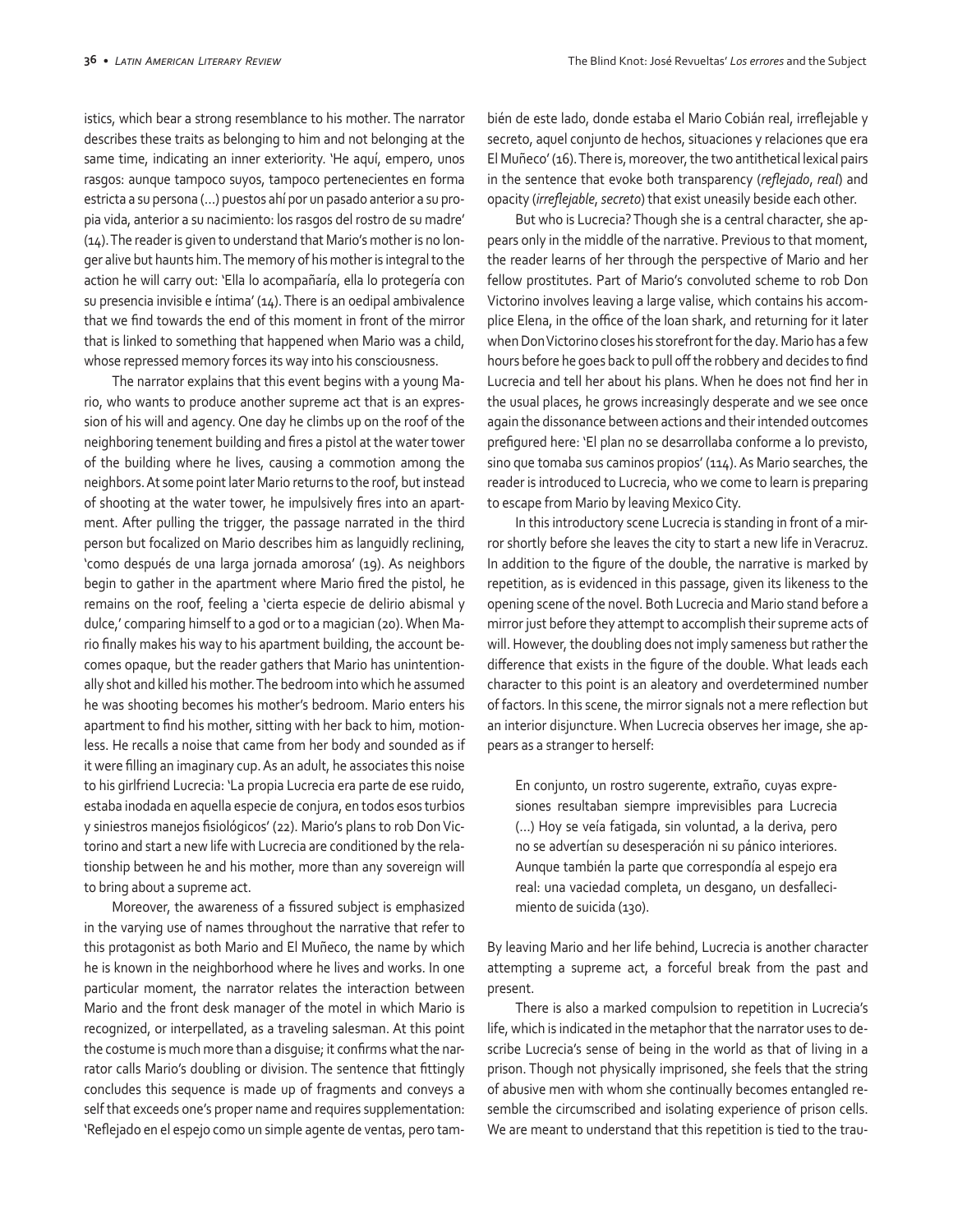ma of being effectively abandoned by her parents, though they were present in Lucrecia's life. The figure of prison is one of repetition and difference: 'El padre borracho, Ralph, la miseria, otros hombres, prostíbulos: distintas celdas de esa única larga cárcel que era el haber nacido a la vida' (133). At one point we learn that Lucrecia was involved with Mike, a boy that she adopted after he was abandoned by his parents. Lucrecia's relationship with the boy reinforces the incestuous relationship between Mario and his mother. As the narrator relates, 'Mario amaba su madrecita santa del mismo modo en que Mike a Lucrecia, con los mismos sucios y ardientes deseos, como si la matara' (136). Both cases evoke a putative rational subject that is divided by taboo desires.

As the reader finds out, and perhaps suspects from the beginning, very little turns out for the characters in *Los errores* quite like they plan it. Each of the two stories in the novel present a sort of empirical case in which the intentions of the acting subject and the outcomes of action are at odds. Jacques Derrida elucidates this incongruity in which a knot of various elements gives way to chance: 'a decision has to be prepared by reflection and knowledge, but the moment of the decision, and thus the moment of responsibility, supposes a rupture with knowledge, and therefore an opening to the incalculable—a sort of 'passive' decision' (*A Taste* 61). The contingent outcomes of action suggest a future that is incalculable, which is emblematized in the repeated image of characters that tremble or fall to their knees at moments of dramatic pivots in the first story. Don Victorino, the hardened former *porfirista* soldier, secretly trembles in anticipation of his future death (61). In the same way, the prostitute *La Magnífica* begs her friend *La Jaiba* to allow her to run away from Mexico City with Mario (189). And finally, Mario falls on his knees before the militants whom he confuses for police agents looking to arrest him (186).

The contingent nature of action is also embodied in the denouement of the first story in which a certain necessity prevails, but one that adheres to chance rather than any eternal principle or law. Mario eventually finds Lucrecia and beats her for trying to leave him. As he flees from her apartment, Mario believes that he has killed her. The robbery goes terribly wrong and Mario's plans are ultimately thwarted. His accomplice, Elena, kills Don Victorino. Mario in turn murders Elena and attempts to make off with the money. As he is looking for a place to count the money, Mario encounters two of the communist militants from the second story, whom he comes across in an earlier scene, and mistakes for the police. Believing that they are aware of the robbery, as well as the murder of his accomplice and Lucrecia, Mario pleads with them to let him go. He turns over the money to the bewildered militants and flees, seeking to hide out with one of the prostitutes. Mario, however, is betrayed by another prostitute for what she believes is the murder of Lucrecia. In the end, Mario is not able to leave the capital, but obtains a form of legal employment when he is blackmailed into being a police informant. We find that Lucrecia survives Mario's attack, and in the hospital, where she is recovering, Lucrecia resigns herself to a life with Mario.

These concerns are further developed as it relates to the ethical and political realms and ask after the conditions through which one's acts are considered ethical and politically effective. This is again a question of the status of thought, language, and action as they relate to the real. Specifically, it concerns the status of truth, which serves to guide ethical and political action for the centered subject. If we take into account the ontological coordinates detailed in Revueltas' fiction, then the existence of any stable, eternal truth is put in doubt. This assertion has implications for the conditions of possibility for ethico-political thought and action of the centered subject. In particular, the novel focuses on the status of sovereignty and the logic of ultimate ends that guide actions. What informs the action of the ethico-political subjects that populate the novel is not so much the force of a truth or the perceived unfolding of a destiny, but rather calculation, violence, the unconscious, and a sort of thanato-politics that moves towards death as opposed to some final reconciliation in life.

In one instance, the ethico-political act is subjecting oneself to the sovereign authority of the party, which is by definition an autonomous, uniform subject. Straying from or criticizing the party line, as Revueltas was accused of on many occasions, calls for censure, excommunication, or worse. As a result of calling the unitary subject into question, the novel also impugns the grounds on which the party is considered legitimate and thus authorized to represent the other members who subject themselves to its power. If there is no access to truth, or if the predestined role of the party is absent, then the legitimacy of the party is in question. *Los errores* deems the party's claim to sovereign power as a secularization of a theological concept that replaces the party for the figure of God as absolute authority. In the novel, the critique is framed in terms of an equivalence between the party and the voice of God, as well as in the repeated analogies between the party leaders and ecclesiastical figures, such as priests and inquisitors. In addition, party doctrine is referred to as a 'red theology.' At one particularly emphatic moment in *Los errores*, Chávez says:

Creer que se tiene la razón y la verdad en virtud de un sistema de revelaciones divinas, del que se nos habrá hecho gracias quién sabe por qué ni a cuenta de qué preferencia especial. 'La voz del partido es la voz de Dios.' (…) Pero esta creencia, esta convicción, no representaba, ni con mucho, una actitud inofensiva (…) Había algo aún más tremendo y desazonante en todas sus implicaciones (270).

What is unsettling in this assertion for Chávez is that this thinking engenders a logic of sacrifice in which the party's actions are permitted, no matter how abominable they are, as long as it furthers the ends of a redeemed or reconciled humanity. What ensures power for the party in the novel, however, is neither any particular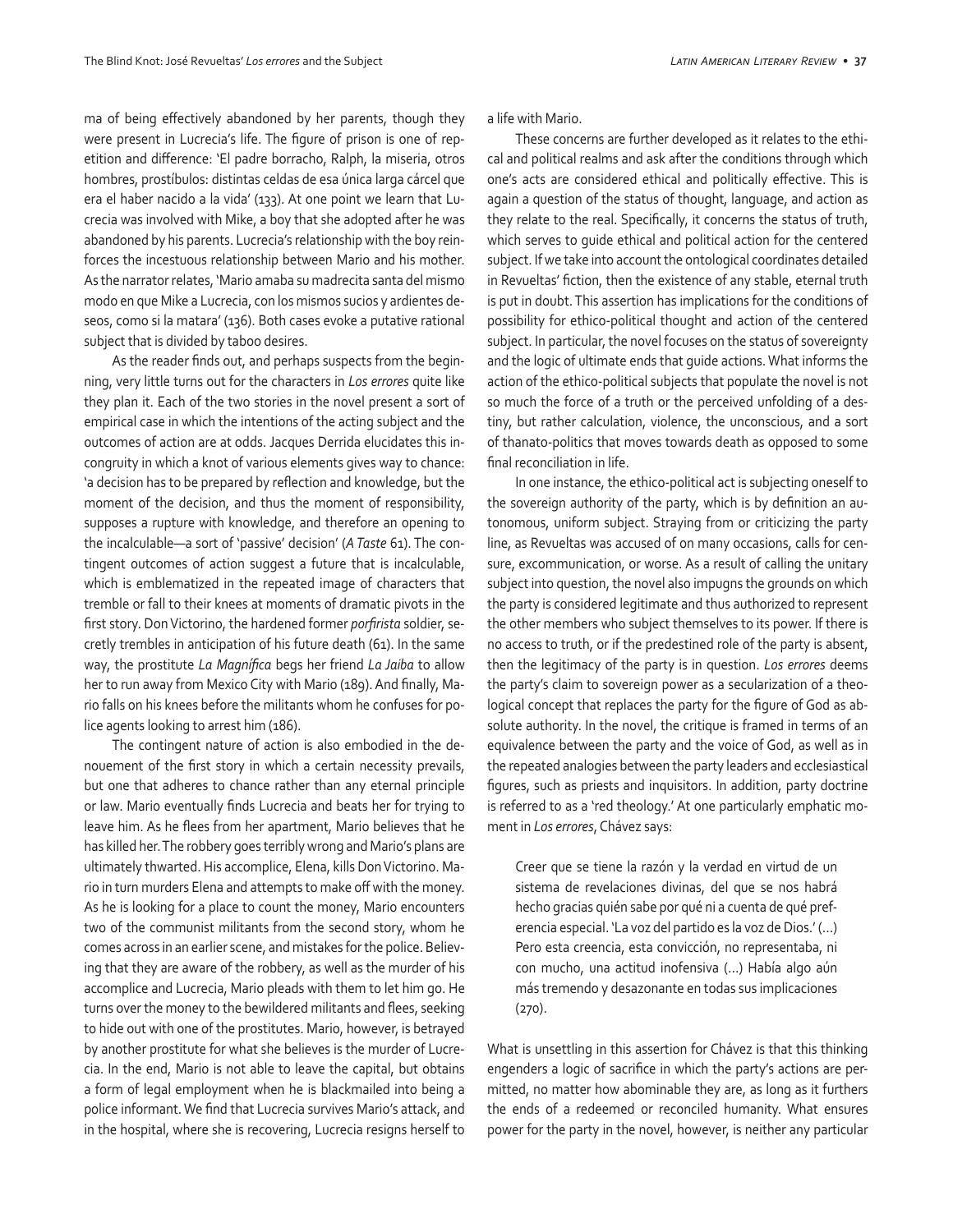truth nor destiny, but the force of violence. To be sure, the novel foregrounds the calculations, the expulsions, and the assassinations carried out by the party in Mexico and the Soviet Union. In particular, it details the fate of a fellow communist from Mexico, Emilio Padilla, who was imprisoned in the Soviet Union and later died under mysterious circumstances; and Olenka Delnova, a militant who is expelled from the party and then disappears. The party attempts to cover over this condition by prohibiting any talk of these party members, but their names are evoked throughout the novel, along with some of the victims of the Trials of Moscow, in the form of involuntary memories in the consciousness of Chávez, throughout the story. These figures form a spectral presence that puts Chávez's loyalty to the party in doubt and to which he attempts to respond.

The logic of sacrifice that is played out in party politics concerns ultimate ends. This is particularly clear in *Los errores* and the way that it links the act of sacrifice to a philosophy of history that ends in final redemption. The cases of Delnova and Padilla, as well as the Russian victims of Stalin's trials, indicate an immunitary mechanism at work that attempts to maintain the integrity of an order against internal and external threats. But it is possible for this mechanism to produce a sort of auto-immunitary crisis in which the beliefs, institutions, traditions, and, worse, the members of a particular order are sacrificed, presumably in order to preserve the very same order. The novel suggests that this crisis is particularly deadly if the order is organized around the eschatological belief in a final reconciliation, in which the auto-immunity becomes a veritable thanato-politics, oriented towards death. *Los errores* presents just such a crisis at work within the party, indicated by Chávez, who asks whether the twentieth century 'será designado como el siglo de los procesos de Moscú o como el siglo de la revolución de octubre' (223). The response in the novel marks an attempt to conceptualize this crisis that takes the form of an opposition between two types of political subjects. The party leaders constitute the first type, principally the characters Patricio Robles and Ismael Cabrera, who are regarded as priestly figures that betray Marx's thought by turning it into a dogma. They and others like them are referred to as 'oportunistas y arribistas y poetas y "compañeros de ruta" y burócratas y clérigos y paranoicos y gendarmes del espíritu (…)' (235). The second type of political subject is the saintly communist, embodied by Olegario Chávez, Jacobo Ponce, and Eladio Pintos, who remain faithful to a non-institutionalized understanding of Marxism and suffer at the hands of the inquisitorial party leaders. The former group accuses the saintly communists of willfully ignoring the necessary sacrifices demanded in the struggle to bring about the revolution and are therefore considered as betraying the shared communist destiny.

Again, Chávez opposes the logic or necessity of sacrifice. As the novel proceeds, however, the opposition between priest and saint becomes ambivalent and thus complicates the duality of the two figures. Both assume a centered subject and, crucially, an understanding of history as moving towards some end. Indeed, an essential identity between saint and priest is revealed in Chávez himself. Towards the end of the novel, there is a confrontation between the communists and the anti-communist league before the beginning of the general strike. Despite his criticism of the party, Chávez participates in the strike. Two incidents occur in the course of this sequence. In the first, he foils the party's plan to assassinate another dissident in the confusion of the strike in order to blame the murder on the enemy. In this act, Chávez interrupts the sacrificial logic of the party. The second event that takes place is puzzling but significant. In what appears to be an accident, Chávez shoots and kills a fellow militant, believing that he is firing at Nazario Villegas, the leader of the anti-communist league. The narrative, now focalized on Chávez, becomes confused in a way that is comparable to the scene in which Mario shoots his mother mentioned above. Contrary to the narration of the events, he claims to have killed his partner on purpose:

¿Por qué él, un hombre como él, Olegario Chávez, había podido llegar a ese extremo increíble, absurdo, de anulación propia, de dogmatismo fanático que le permitiera aceptar la comisión del más inicuo y cobarde de crímenes, la muerte de un camarada desprevenido (…) Algo se le dijo, en algún sitio del que no tenía memoria, acerca de este crimen *necesario* (…) Pero no, por Dios, tal crimen no era necesario, ningún crimen era necesario. (250)

He prevents one murder but carries out another, both ordered by the party leaders. For all of his opposition to the party, he is somehow convinced to participate in the assassination. The reader is not privy to Chávez's reasoning before the incident, but it seems plausible that what leads him to accept the party's plan is the shared conviction of the promise of final reconciliation and his role as an agent of this event. Chávez is captured by the police, who ignore the murder of the militant and falsely charge him with the killing of Don Victorino as a part of an anti-communist media campaign. When the police take Chávez away, he offers no resistance. After he is captured, the party denies that he belonged to the party, and thus he constitutes one more necessary sacrifice. In addition to Chávez's fate, things do not turn out for the communists like they had planned: many of the party members are killed or imprisoned in the unfolding of the events that are meant to commence the strike. We are not given any more details regarding what occurs after the protagonists' disastrous outcome.

As is almost always the case in the fiction of Revueltas, the protagonists of the novel face a tragic end and the constant evasion of any hint of a movement towards some final reconciliation. Escalante acknowledges that Revueltas' work is characterized by a deep pessimism, but he chastises those critics who fail to understand that the dialectical movement of history is not always ascendant. The fiction of Revueltas describes a descending or degrading turn that paradoxically moves towards an emancipatory end (*del*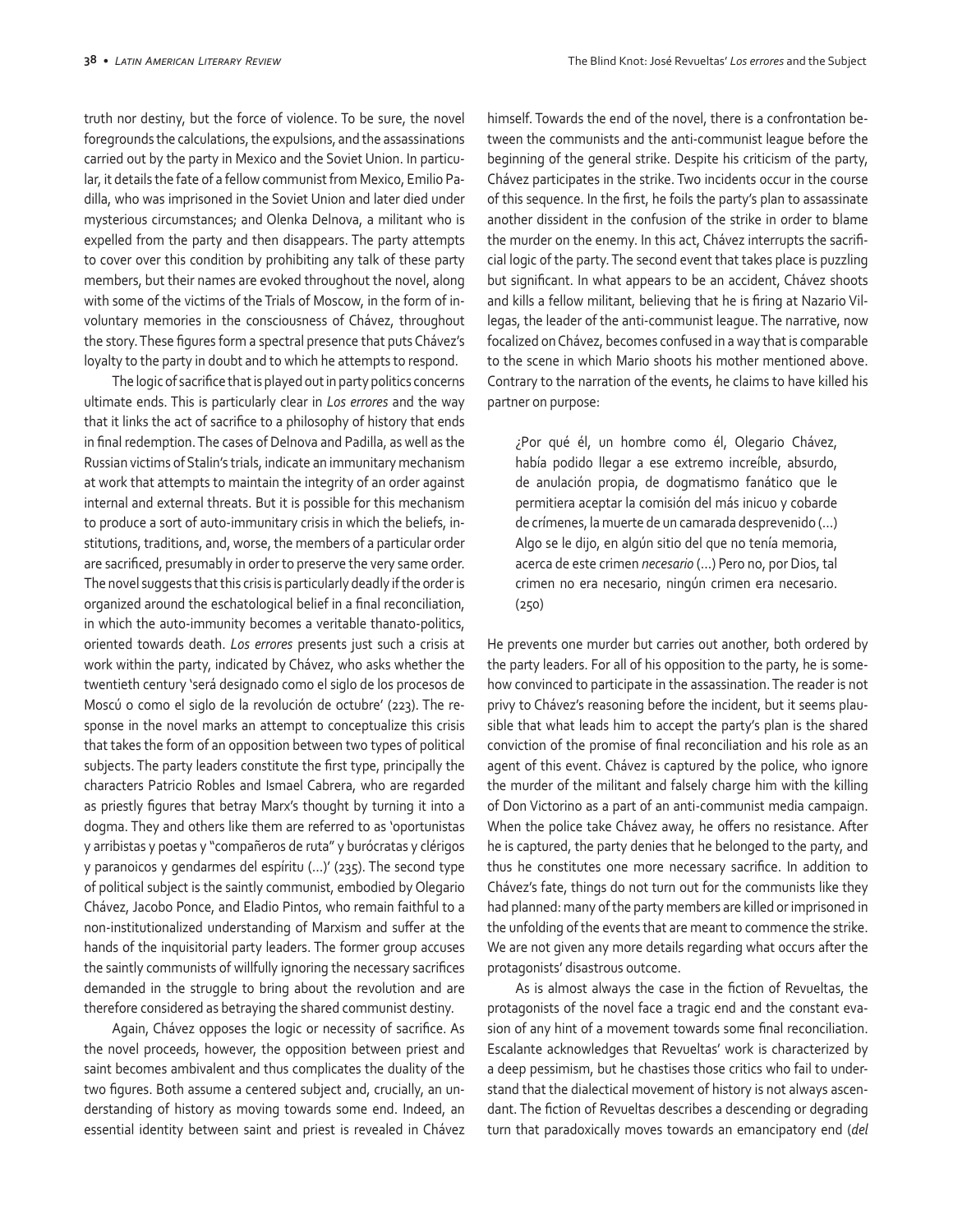*lado moridor* 67). Still others, such as Enrique Ramírez y Ramírez, argue that Revueltas's novels give way to a passivity or a form of mysticism. Similarly, Revueltas' erstwhile friend Pablo Neruda writing about *Los días terrenales* declares in rather grandiloquent terms: 'Por las venas de aquel noble José Revueltas que conocí circula una sangre que no conozco. En ella se estanca el veneno de una época pasada con un misticismo destructor que conduce a la nada y a la muerte' (9). I affirm that the ending of *Los errores* gives way neither to a quietism nor to a rejection of politics. Together with the other elements that I have detailed here, they are concerned with the presuppositions of a centered, conscious subject. To think at the limits of the category of the centered subject as it relates to our understanding of the relation between thought and action, as well as language and the real, signifies important implications for politics and ethics.

Still, critics like Ramirez y Ramirez and Neruda raise some important doubts regarding the deconstructive thrust of the novel: how are thought and language possible without some connection to the real? And, how is action possible without some thinking of truth and ends? The deconstructive mode that is found in *Los errores* does give way at certain moments, if only obliquely, to an affirmative thinking of what ethico-political thought and action beyond a centered subject entails. This is particularly evidenced in the final scene with Chávez in *Los errores.* After he is arrested by the police, the reader is left with his confession of guilt and this paradoxical fragment that concludes the chapter: 'Pero, con todo, la lucha no terminaba, ni terminaría jamás. El socialismo y el comunismo eran el porvenir de los hombres. Era preciso proseguir el combate sin descanso. Sí, pero…, ¿en qué dirección…?' (252). The conviction of an unconditional destiny of socialism and communism appears alongside the idea of a fight that will never end, evoked in the temporality of the grammatical tense, as well as in the negative adverbial phrase. The juxtaposition of these heterogeneous notions calls

attention to an element that underlines thought and action beyond any sort of deconstruction of presuppositions, what Derrida variously calls the 'emancipatory promise,' and 'the promise of justice.' In a reasoning that evokes Chávez's enigmatic words, Derrida calls for an opening or an 'access to an affirmative thinking of the messianic and emancipatory promise as promise: as *promise* and not as onto-theological or teleo-eschatological program or design' (*Specters of Marx* 75). The ethics and a politics of a divided subject do not call for the rejection of this desire but a change of relation to it, from destiny to promise. A promise in contrast to program here means a commitment to something that cannot be named in a formula or a set of laws. This is to say that it is not about bringing the world in line with some eternal truth, but an orientation to a sense of justice that always exceeds the categories of any stable notion of difference and identity.

The notion of a conflict without end also refers to community. If the politics of the centered subject imply a collective that will give way, in the present or the future, to a community based on a fusion of its members, producing a unitary collective identity, *Los errores* suggests a notion of community as a being-in-common without such a millenarian bond. Roberto Esposito elaborates on this understanding of community: 'community refers to the singular and plural characteristic of an existence free from every meaning that is presumed, imposed, or postponed; of a world reduced to itself that is capable of simply being what it is: a planetary world without direction, without any cardinal points' (149). This notion of community does not necessarily prevent the auto-immunitary crises like the one that *Los errores* dramatizes. But the novel is more interested in thinking of a politics that reduces rather than overcomes these often deadly crises. *Los errores* could be said to prefigure Revueltas' eventual move later in life away from the various communist parties and towards the more experimental politics that he associated with the student movement in Mexico.

## **NOTES**

<sup>1</sup> In the *Obras completas*, Revueltas' political and theoretical writings make up nearly half of the 26 volumes.

<sup>2</sup> Paz makes this assertion in two reviews that he wrote regarding Revueltas' novel *El luto humano*, which are reprinted for the introduction to the English translation of the novel.

3 See, *José Revueltas: una biografía intelectual*. Mexico City: Miguel Ángel Porrua, 2001.

4 Ponce's conception of the s*er erróneo* bears a strong likeness to Theodor Adorno's *negative dialectic*. In the introduction to his important work, Negative Dialectics, Adorno explains that 'the name of dialectics says no more, to begin with, than that the objects do not go into their concepts without leaving a remainder, that they come to contradict the traditional norm of adequacy (…) It indicates the untruth of identity, the fact that the concept does not exhaust the thing conceived' (5).

5 The critic Christopher Domínguez Michael also considers the preoccupation with mirrors in Revueltas. Looking into a convex mirror intimates a disjuncture: 'Pero al rechazar este espejo-que-sólo-refleja, Revueltas resume su obsesión por los espejos cóncavos, que registran y devuelven una imagen negativa, una mueca perturbadora' (74).